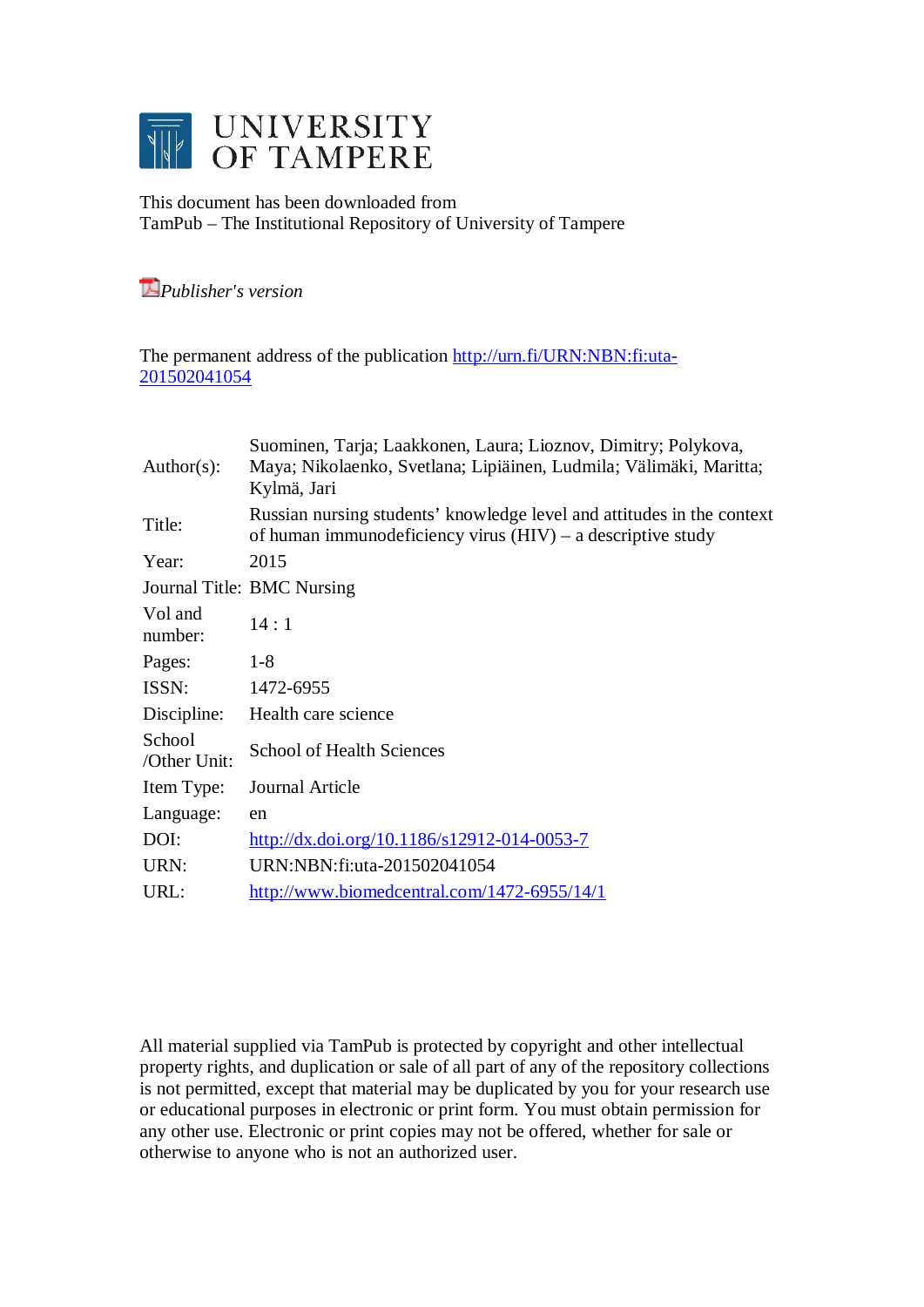# **RESEARCH ARTICLE Example 2008 CONSIDERING CONSIDERING CONSIDERING CONSIDERING CONSIDERING CONSIDERING CONSIDERING CONSIDERING CONSIDERING CONSIDERING CONSIDERING CONSIDERING CONSIDERING CONSIDERING CONSIDERING CONSIDE**



# Russian nursing students' knowledge level and attitudes in the context of human immunodeficiency virus (HIV) – a descriptive study

Tarja Suominen<sup>1\*</sup>, Laura Laakkonen<sup>2</sup>, Dmitry Lioznov<sup>3</sup>, Maya Polukova<sup>4</sup>, Svetlana Nikolaenko<sup>5</sup>, Liudmila Lipiäinen<sup>6</sup> , Maritta Välimäki<sup>7</sup> and Jari Kylmä<sup>6</sup>

# Abstract

Background: The purpose of this study was to describe the knowledge of Russian nursing students regarding HIV and Acquired Immuno-Deficiency Syndrome (AIDS), and their attitudes towards caring for people/patients living with HIV or AIDS (PLWHA - People Living With HIV/AIDS) and their possible homophobic attitudes. The HIV epidemic in Russia is substantial and increasing rapidly. Hence this study provides important new information regarding this phenomenon.

**Methods:** The data was collected by questionnaire from students in three nursing schools ( $n = 102$ , response rate 95.3%). The data was analyzed using PASW Statistics version 18. For computing the level of the students' AIDS knowledge, all correct answers were recorded as equal to (1), while all incorrect and "Don't know" answers were recorded as equal to (0). Each respondent's scores were totaled and individual scores were analyzed using regression analysis. The effect of demographic variables on the average scores of attitudes was also subjected to regression analysis.

Results: Overall, students' knowledge level regarding HIV and AIDS was moderate (range 5-26). Of a maximum score of 33, the mean of correct answers was 19.8 ( $SD = 3.70$ ). Nursing students' attitudes were quite negative and they also demonstrated homophobic attitudes. The mean scale score for nursing students' general attitude was 2.75, and for homophobic attitudes it was 3.3 ( $min = 1$ ,  $max = 5$ ). Only the background factor of gender correlated with the homophobic level demonstrated ( $p = .05$ ,  $\beta = -.67$ ). Nursing students' overall willingness to provide care for PLWHA was associated with their attitudes ( $p = .003$ ,  $\beta = -.534$ ).

Conclusions: Given that the HIV epidemic in Russia is both substantial and increasing, it is essential to improve HIV nursing education to provide sufficient and up-to-date information about HIV and also to prepare nursing students for caring for PLWHA. In doing so, this may help to address both the deficits in student knowledge, and also modify their attitude towards PLWHA.

Keywords: Knowledge, Attitudes, Care, HIV, PLWHA, Nursing student, Russia

\* Correspondence: [tarja.suominen@uta.fi](mailto:tarja.suominen@uta.fi) <sup>1</sup>

<sup>1</sup>School of Health Sciences, Nursing Science, University of Tampere, Tampere, Finland

Full list of author information is available at the end of the article



<sup>© 2015</sup> Suominen et al.; licensee BioMed Central. This is an Open Access article distributed under the terms of the Creative Commons Attribution License [\(http://creativecommons.org/licenses/by/2.0\)](http://creativecommons.org/licenses/by/2.0), which permits unrestricted use, distribution, and reproduction in any medium, provided the original work is properly credited. The Creative Commons Public Domain Dedication waiver [\(http://creativecommons.org/publicdomain/zero/1.0/](http://creativecommons.org/publicdomain/zero/1.0/)) applies to the data made available in this article, unless otherwise stated.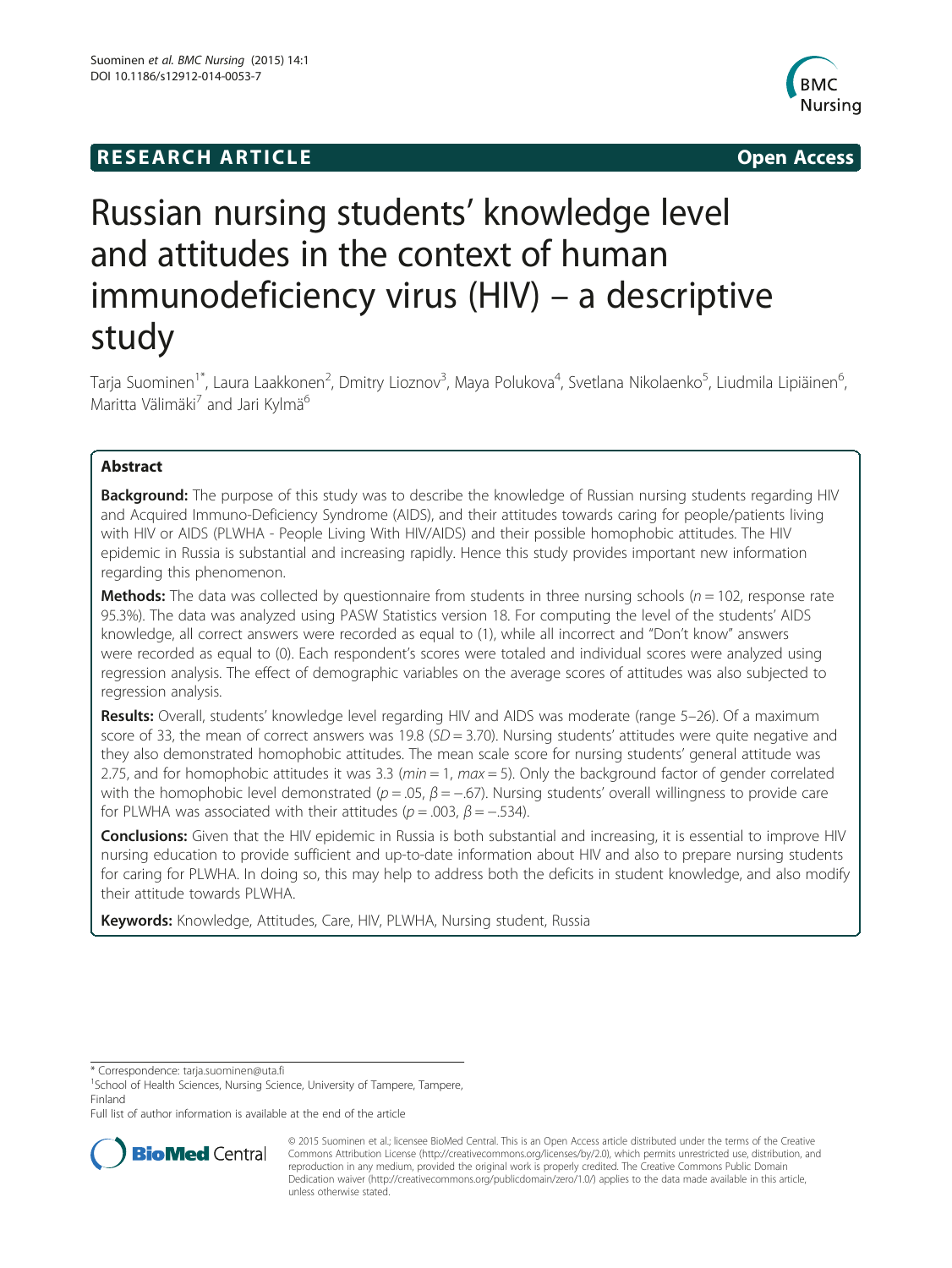# Background

Globally, new HIV infections have dropped by 38% since 2001, but there were 2.1 million people newly infected in 2013, and an estimated 22 million people who are not accessing life-saving treatment [[1\]](#page-8-0). Furthermore, there are some countries where the HIV epidemic is growing (such as in Eastern Europe and Central Asia) where the number of people living with HIV has almost tripled (1.4 million people living with HIV in year 2009). In Russia and Ukraine, the prevalence of HIV is one percent or higher. In these countries, the most common routes of transmission are injection drug use (IDU) and sexual contact [\[1](#page-8-0)]. High HIV incidence among IDU attests to continued growth of the epidemic [[2,3](#page-8-0)].

In present day Russia it is important to emphasize the activities in HIV prevention, treatment, care, and support [[1\]](#page-8-0). Antiretroviral Therapy (ARVT) is available for everybody who needs it, and there are national recommendations for choosing ARVT drugs for different populations and situations.

The Russian Federation has conducted some sporadic research on the stigma of chronic viral infections. In 2008, the Russian Public Opinion Research Center (WCIOM) conducted surveys on the awareness of Russians about HIV infection, and the relation this had to HIV-infected people (3200 residents surveyed in 140 settlements of Russia). It turned out that if a family member became infected, 19% of respondents would change their attitude toward them for the worst. In the case of a housemate or a colleague at work, the figure raised to 23% and 28% respectively [\[4](#page-8-0)]. At the same time, 4% of respondents would limit their communication with infected relatives to a minimum, 14% would do so with a colleague and 23% with a neighbor. Most respondents would express strong concern if their child were in a group of HIV-infected children (62%), or if the child were under the supervision of an HIV-positive nurse (73%) [\[5](#page-8-0)]. In Russia, the mental constructs of people relating to HIV/AIDS may differ from formal observations and epidemiological data. It should be mentioned that homosexuality is stigmatized in Russia and we do not know the real data regarding HIV in the homosexual population. Previous research has shown that in nursing schools, students know of IDU as being a main route for acquiring HIV but often believe that all homosexuals have HIV because it is a risk-laden way for potential HIV acquisition. There are guidelines regarding Universal Precautions and available personal protection equipment, but nurses are taught ethical standards that support the rights of all patients to receive essential services in health care. This therefore raises a disparity between taught knowledge and personal attitudes.

Medical and nursing staff are the most important groups in the prevention of HIV. Therefore, medical and

nursing education must include updated information on HIV and AIDS-related issues. The knowledge and attitudes of students towards caring for people with HIV or AIDS (PLWHA) is thus of vital importance, since they will develop into future health professionals. Additionally, previous studies (e.g. [[6\]](#page-8-0)) have shown that increased HIV and AIDS-related education has reduced negative attitudes toward PLWHA.

# Literature review

Internationally, nursing students' knowledge levels regarding HIV and AIDS-related issues have been inconsistent and differences have been noticed in various areas related to HIV and AIDS. Whilst their knowledge level has been reported to be good in European countries such as Finland, the UK, Turkey and Germany [[7-11](#page-8-0)], gaps and weaknesses have also been identified in the same countries (e.g. [[7,10](#page-8-0)-[14](#page-8-0)]). Quite poor knowledge levels and large knowledge gaps have however been reported in Asia and Africa, in countries such as Nepal and Ghana (e.g. [[13,15-17](#page-8-0)]).

The associations between background factors and knowledge levels in the field have been previously identified. For example, male students have been found to be more knowledgeable than female students [\[7](#page-8-0)]. Age has been found to be positively correlated with knowledge level among nursing students [[7,10\]](#page-8-0). Some studies suggest that single students have a higher knowledge level than those who are married or widowed/divorced [\[8,18](#page-8-0)]. Contrastingly however, some studies have found that married and cohabiting students have a higher knowledge level [[10\]](#page-8-0). If students had cared for a patient with HIV [[8,10\]](#page-8-0) or knew someone with AIDS, then they were also likely to prove more knowledgeable [\[8](#page-8-0)]. Also, students with less work experience tended to have a higher knowledge level of HIV and AIDS, as did those with a higher level of education [\[10\]](#page-8-0).

Apart from knowledge level, concerns have been expressed about nursing staff's negative attitudes and care towards PLWHA [\[19,20\]](#page-8-0). Nursing students' attitudes toward PLWHA have been studied in different countries, and attitudes have varied from rather positive [[8,9,11\]](#page-8-0), to average [[7,21\]](#page-8-0), to negative [[12](#page-8-0),[13,16,17](#page-8-0)]. Nursing students have been reported to be apprehensive about caring for PLWHA [\[8,22\]](#page-8-0) and associations between background factors and attitudes have been identified. Earlier experiences of caring for PLWHA or other contact with them appears to have a positive influence on attitude. A willingness to care for PLWHA has also been positively associated [[9,18](#page-8-0)].

Homophobic attitudes vary across different countries, and may be linked with PLWHA. This was found to be the case in two studies: students with homophobic attitudes were less willing to care for persons infected with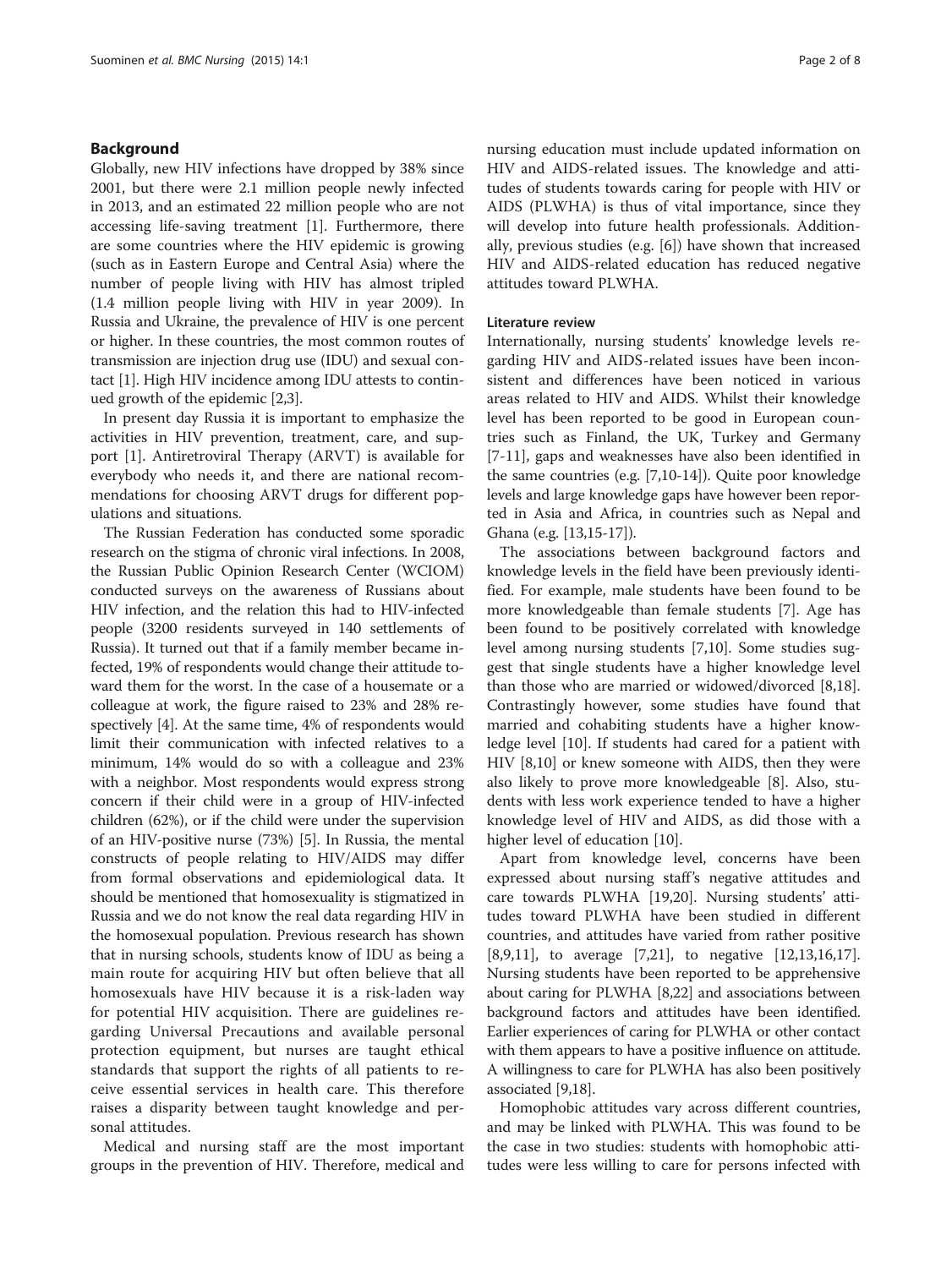HIV and those with AIDS [\[9,14](#page-8-0)]. Earl and Penny [[12](#page-8-0)] found high levels of homophobia among nursing students in the USA, however, some studies suggest that nursing students may in fact have less homophobic attitudes and/ or rather positive attitudes [[8,9,21](#page-8-0)]. In a study by Peate et al. [\[9](#page-8-0)], older nursing students and students with more work experience showed a more negative attitude toward homosexual patients. Those nursing students who had previous experience with PLWHA, had previously been asked to care or had already cared for PLWHA showed lower degrees of homophobic attitudes. Students who were more willing to care for PLWHA also showed more positive attitudes toward homosexual patients. Also, students with children showed more positive attitudes toward homosexual patients than those who did not [\[21](#page-8-0)]. It has also been seen that students with lower knowledge levels of HIV or AIDS, tended to express more homophobic attitudes than those who had a higher degree of knowledge [[8,9](#page-8-0)].

A review of research studies concerning the attitudes of nursing students towards caring for PLWHA and their influencing factors was carried out, and identified the following themes: education and knowledge of HIV and AIDS; fear of contracting HIV; reluctance to care for people with HIV or AIDS; homophobia; stigma associated with HIV and AIDS. It also reported that there is a reluctance on the part of some nursing students in specific regions of the world to provide care for PLWHA [[6\]](#page-8-0), however the focus of this article is on Russia.

In Eastern Europe, the number of people with HIV has almost tripled since 2000 [[1](#page-8-0)]. Nurses and nursing students increasingly care for people infected with HIV, people with AIDS and people who are at risk of contracting HIV. Nurses should therefore be knowledgeable about HIV infection and AIDS in order to be able to provide proper care for PLWHA.

### The nursing program in Russia

In Russia, nursing education is provided by way of a 3 year course. The qualification awarded is that of Qualified Nurse. The nursing curriculum includes an infectious diseases module where HIV infection and related issues are incorporated into the training program.

There has been little research on Russian nurses. Neither has there been much research on Russian nursing students, and especially regarding their knowledge and attitudes towards PLWHA in Russia. Hence this study provides important new information in this area of study.

#### Purpose and research questions

The purpose of this study was to describe nursing students' knowledge level regarding HIV and AIDS, and their attitudes toward PLWHA. The ultimate goal was to compile a knowledge base reflecting the present situation, in order to develop this aspect of nursing education.

The research questions were as follows:

- 1. What is the level of HIV and AIDS related knowledge among nursing students?
- 2. What associations can be identified between nursing students' background factors and their level of knowledge regarding HIV and AIDS?
- 3. What are nursing students' attitudes towards PLWHA and homosexual people?
- 4. What associations can be identified between nursing students' background factors and attitudes towards PLWHA and homosexual people?

# **Methods**

# Data collection

A purposive sample was drawn from 3 out of 10 nursing schools in one metropolitan city in Russia, in a geographical area where the prevalence of HIV and AIDS is recorded as high; e.g. the HIV prevalence among IDUs has been reported to be as high as 50% (2). The data was collected between May and April 2010 after receiving permissions from all of the study institutions according to their research standards. Graduating nursing students completed the questionnaires during their pre-practical training period. After completing the questionnaire (about one hour), the students returned the completed questionnaires to the research assistant. The questionnaires were offered to 107 students and 102 students participated (response rate 95.3%). All of the students were due to graduate after 3 or 4 years of education, depending on their previous basic school level.

#### Instrument

The data was collected using a questionnaire originally developed in the USA [[23](#page-8-0)], and modified for use in Europe by Finnish nursing scholars. The modified version has been used in Finland, the UK, Germany, Estonia, and Lithuania. The instrument has been translated by translation-back translation techniques [[24](#page-8-0)] into Finnish, German, Estonian, Russian, and Lithuanian. The original instrument developers and medical experts have checked the continued validity of the updated instrument where for example, the term HIV was used instead of AIDS.

The questionnaire consisted of three sections: a) background questions, b) knowledge questions, and c) attitude questions. The background questions consisted of 14 demographic and other background items, including age, gender, marital status, children, time spent in nursing education, knowing a family member or anyone else who had HIV or AIDS, whether the informant had ever been asked to care for a person with HIV or AIDS, had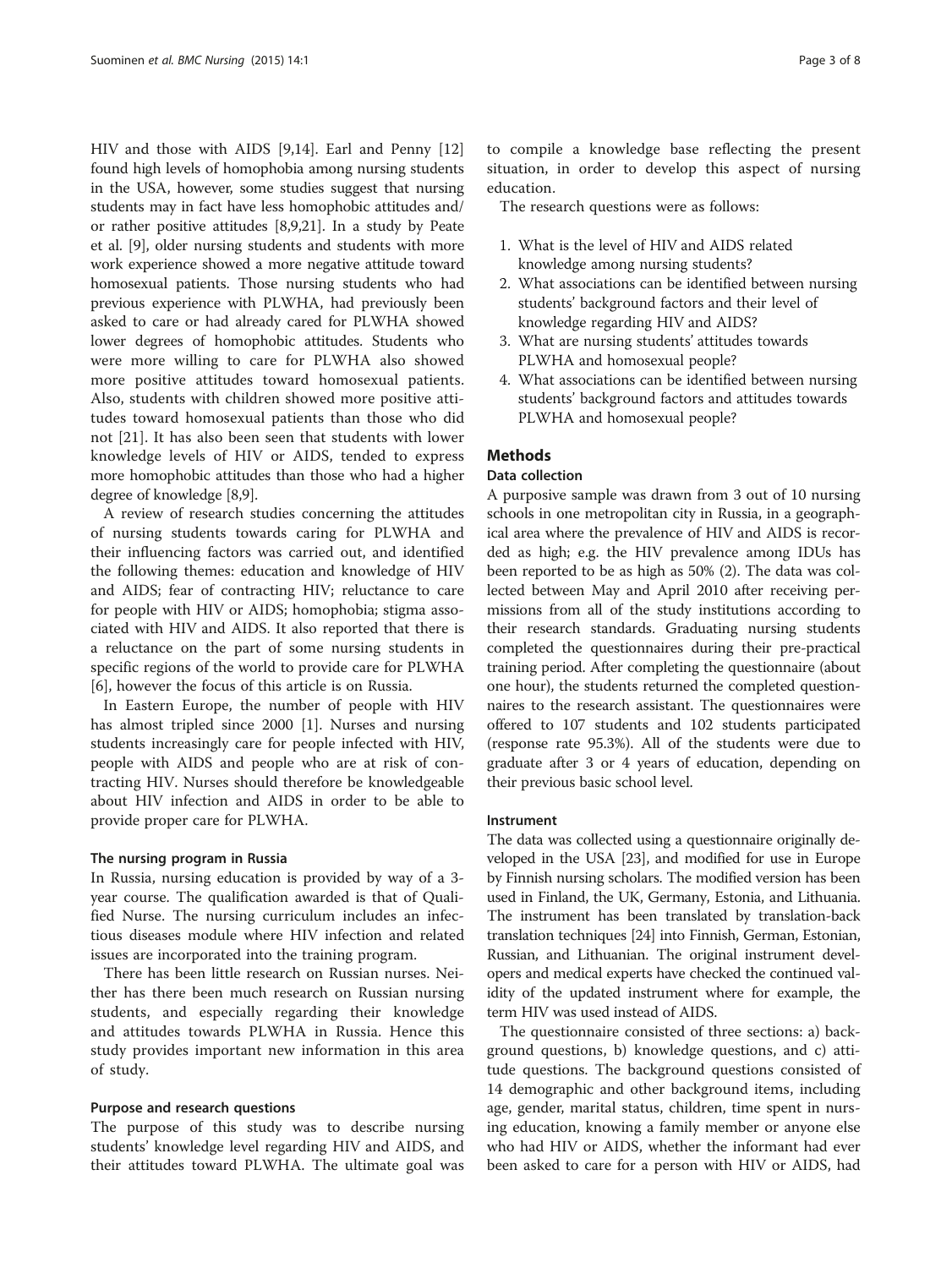ever refused to care for a person with HIV or AIDS, and whether they would be willing to care for a person with HIV or AIDS.

The next section consisted of a knowledge test, with 33 questions about the nursing student's knowledge of HIV and AIDS. This included questions about HIV and AIDS immunology, modes of transmission, disease etiology, risk groups and universal precautions. Possible responses were  $1 = true$ ,  $2 = false$ ,  $3 = don't know$ .

Lastly, 35 items focused on nursing students' attitudes towards PLWHA and the disease itself. The attitude scale had two subscales: general attitudes and homophobic attitudes. The general attitude subscale had 26 items evaluating nursing students' attitudes toward groups such as intravenous drug users, prostitutes etc., and items concerning their fears about personal safety, hopelessness, and their preparedness to meet the needs of persons infected with HIV. The homophobia subscale had nine items measuring nursing students' attitudes toward homosexually-oriented people. Responses were given on a 5-point Likert scale  $(1 =$ strongly agree,  $2 =$ agree,  $3 =$  undecided,  $4 =$  disagree and  $5 =$  strongly disagree) – a score of 5 indicating the most positive attitude.

The instrument has been found to be reliable and valid. In previous studies, Cronbach's alpha values for the attitude scales have ranged between 0.86 and 0.95 [[21\]](#page-8-0). In this study the Cronbach's alpha values were found to be 0.87 for general attitudes and 0.92 for homophobia.

# Ethical considerations

Permissions to conduct the study were received based on the protocols of the educational institutions concerned. As no patients were involved, a statement from the ethical committees was not needed. Students gave their oral consent, which was further implied by their voluntary completion and return of the questionnaire. Students' anonymity was guaranteed.

### Data analysis

The data was analyzed using PASW Statistics version 18. The demographic variables were described using descriptive statistics. For computing the level of the students' AIDS-related knowledge, all correct answers were recorded as being equal to (1), while all incorrect and "Don't know" answers were recorded as equal to (0). Each respondent's scores were totaled and individual scores were analyzed using regression analysis.

Nursing students' general and homophobic attitudes were described using descriptive statistics. To calculate the average scales of attitudes, responses from each respondent were totaled and divided by the amount of responses. The effect of demographic variables on the average scores of general and homophobic attitudes was analyzed using regression analysis. Only statistically significant results ( $p < 0.05$ ) have been reported in results.

# Results

# Participants

Of the nursing students who completed the questionnaire (n = 102),  $16\%$  were 18 years of age,  $36\%$  were 19, 33% were 20 and 16% were 21 years of age or older. The majority (85%) were single, female (89%), and 9% had children. A great majority (88%) spoke Russian as their native language. 70% were Orthodox Christians, and for 54% of all respondents, their religious faith was seen as important.

Sixteen percent of the students reported having known a family member, friend or other person with HIV or AIDS. The proportion of students who had been asked to care for PLWHA was 20%. 18% reported that they have cared for PLWHA. 7% had refused care for PLWHA. Overall however, 80% of the students were not generally willing to care for PLWHA.

# Nursing students' knowledge level

The mean of the correct answers for the 33 item knowledge test was 19.8 points ( $min = 5$ ,  $max = 26$ ,  $SD = 3.704$ ). In the following results, we present at item level, some results which are thought to be among the most relevant for a nursing student to know when entering nursing practice.

The study showed that students' knowledge of transmission-related issues varied widely (Table [1\)](#page-5-0). About 60% of students knew that HIV is not found in large amounts in saliva, tears, and urine. Almost 70% of the students knew that HIV cannot be transmitted by casual contact. 62% of the students knew that condoms do not give 100% protection against contracting HIV through sexual practices, 15% of the students reported the opposite. Somewhat shockingly, 11% of the nursing students thought that all homosexuals had HIV (whilst 72% chose the correct answer, a further 17% did not know).

#### Percentages of nursing students' knowledge of HIV/AIDS

The students' knowledge of HIV-related precautions in hospital could have been better. 45% correctly identified that there is no good evidence that HIV cannot be transmitted to a fetus before birth. Only 36% of the students knew that a mask should not be worn routinely when dealing with individuals with HIV or AIDS, and only 18% knew that it is not necessary to wear complete protective equipment (i.e. a mask, eyewear, cap, gown and gloves) while dealing with people with HIV or AIDS. Only 14% of the students identified the statement that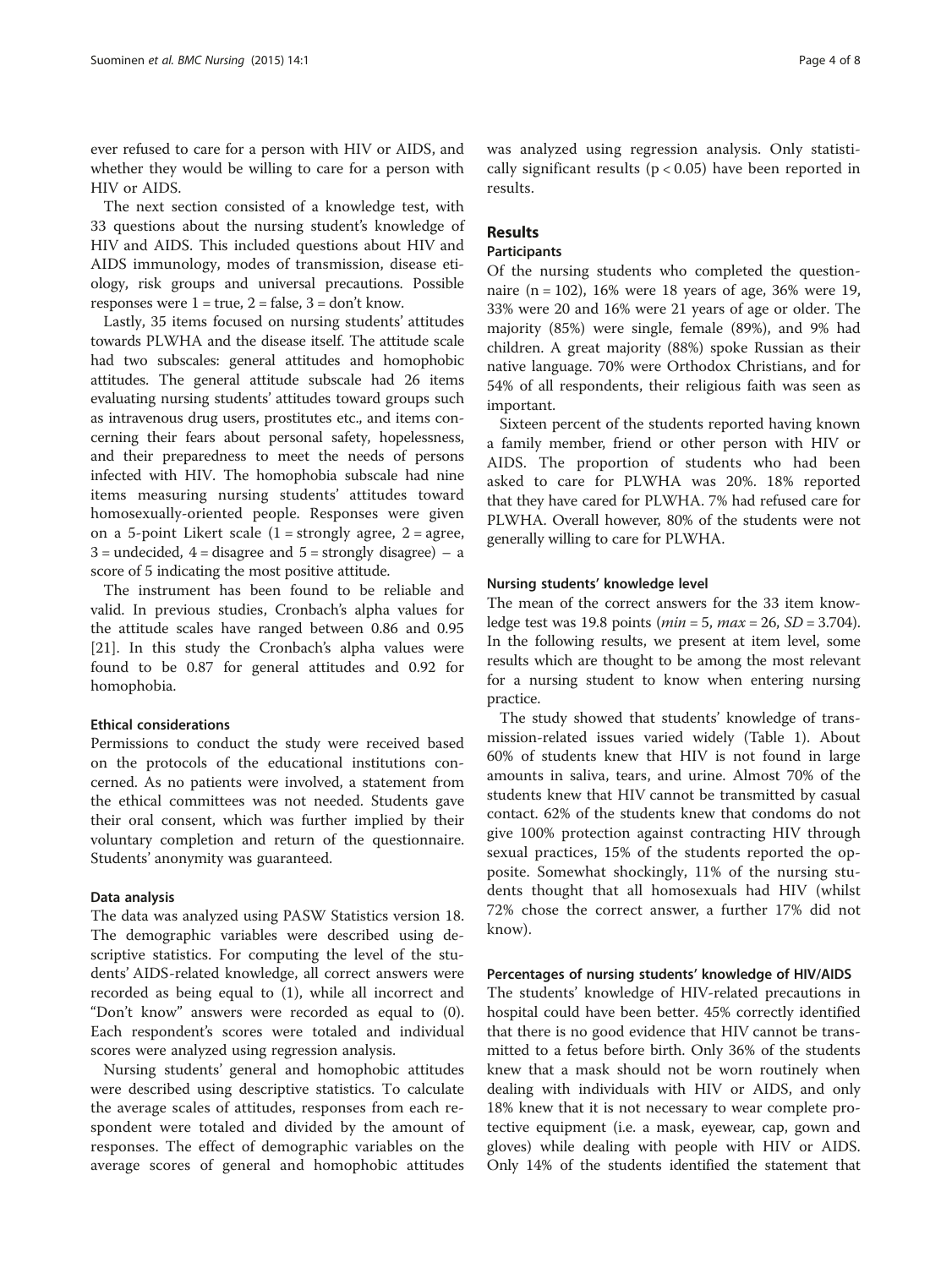#### <span id="page-5-0"></span>Table 1 Percentages of nursing students' knowledge of HIV/AIDS (main selected issues)

|                                                                                                                                                                      | True % | False %        | Don't know %   |
|----------------------------------------------------------------------------------------------------------------------------------------------------------------------|--------|----------------|----------------|
| AIDS is a disease that attacks the human immune system ( $n = 102$ ).                                                                                                | 96     | 2              | 2              |
| There is no cure for AIDS ( $n = 100$ ).                                                                                                                             | 50     | 28             | 22             |
| Individuals at high risk for contracting HIV include intravenous drug abusers,<br>those who practice unprotected sex and prostitutes ( $n = 102$ ).                  | 98     | $\mathbf{0}$   | $\overline{2}$ |
| ARC is a stage of the disease caused by HIV where the HIV antibody test is<br>positive and the person displays specific symptoms related to the stage ( $n = 100$ ). | 86     | 1              | 13             |
| T-lymphocytes decrease when a person has AIDS ( $n = 102$ ).                                                                                                         | 82     | $\mathbf{1}$   | 17             |
| AIDS is a lethal disease ( $n = 101$ ).                                                                                                                              | 85     | 9              | 6              |
| Symptoms of HIV occur within six months following infection with HIV ( $n = 102$ )                                                                                   | 71     | 5              | 25             |
| People could get infected by sharing needles with a HIV positive intravenous drug user ( $n = 102$ ).                                                                | 95     | 3              | 2              |
| The risk of contracting HIV increases as the number of one's sexual partners increases ( $n = 101$ ).                                                                | 84     | 8              | 8              |
| Individuals can infect others with HIV without being ill themselves ( $n = 102$ ).                                                                                   | 85     | 6              | 9              |
| Infections (opportunistic) are common complications of AIDS ( $n = 101$ ).                                                                                           | 46     | 7              | 48             |
| Kaposi sarcoma is the most common form of cancer among homosexual men ( $n = 101$ ).                                                                                 | 45     | 13             | 43             |
| HIV wasting syndrome is one of the causes of death among people with AIDS in developing<br>countries ( $n = 100$ ).                                                  | 37     | 19             | 44             |
| AIDS is rather thought of as a disease related to sexual risk behavior than as one related to sexual<br>preferences ( $n = 101$ ).                                   | 83     | $\overline{4}$ | 13             |
| HIV can be transmitted by blood and blood products ( $n = 101$ ).                                                                                                    | 96     | 2              | 2              |
| Sexual transmission of HIV can occur in both homosexuals and heterosexual relationships ( $n = 101$ ).                                                               | 93     | 1              | 6              |
| Consistent use of condoms may reduce transmission of HIV ( $n = 101$ ).                                                                                              | 86     | $\overline{2}$ | 12             |
| The need for isolation required for patients hospitalized with HIV or AIDS depends on the specific<br>infection present ( $n = 101$ ).                               | 65     | 10             | 25             |
| Blood precautions should be used for individuals hospitalized for treatment of HIV or AIDS ( $n = 101$ ).                                                            | 98     | $\mathbf{0}$   | 2              |
| Eye protection should be worn by all individuals in situations where blood and body fluids can be splashed<br>into the eyes of others ( $n = 101$ ).                 | 93     | 3              | $\overline{4}$ |

isolation of PLWHA in a sterile environment is an efficient way to prevent infection complications was incorrect.

None of the background factors collated in the study correlated with the nursing students' knowledge level.

# Nursing students' general attitudes

The mean score for the nursing students' general attitude scale was 2.75 ( $min = 1.0$  and  $max = 4.5$ ,  $SD = 0.6$ ), measured on a 5-point Likert scale. The majority of students were afraid of being in contact with a person with HIV or AIDS, and 62% would be concerned about the possibility of contracting HIV. About three-quarters of the students were worried about their family, friends or colleagues after they had come into contact with a person with HIV, although almost half of the students thought that dealing with people with HIV would not affect their relationships with others.

Slightly less than 40% of the students reported that they would not want to be assigned to care for PLWHA as they felt they were not competent to meet their intense physical and psychological needs. Almost 40% of the students felt that caring for a person who is dying was

uncomfortable, whilst 75% felt that it was worthwhile to care for a PLWHA who is dying. Almost half of the students thought that they had received enough information to deal with people with HIV.

There were some differences in students' attitudes towards particular groups with HIV or AIDS. Almost 90% of the students felt more sympathy towards people who had acquired HIV through blood transfusion, rather than through the use of IV drugs. Also, 60% of the students felt that they had little sympathy toward drug users with HIV, and a similar proportion felt more sympathetic towards those who had acquired the disease through blood transfusion rather than through sexual contact. However, 17% indicated that they would feel uncomfortable dealing with PLWHA if the patient was a child; 22% if the person was a hemophiliac; 35% if the person was bisexual; 60% if the person was an IV drug user; and 64% if the person was a prostitute. 81% of students reported that those who care for PLWHA should receive additional payment, and 66% also stated that caring for PLWHA should be voluntary (Table [2](#page-6-0)).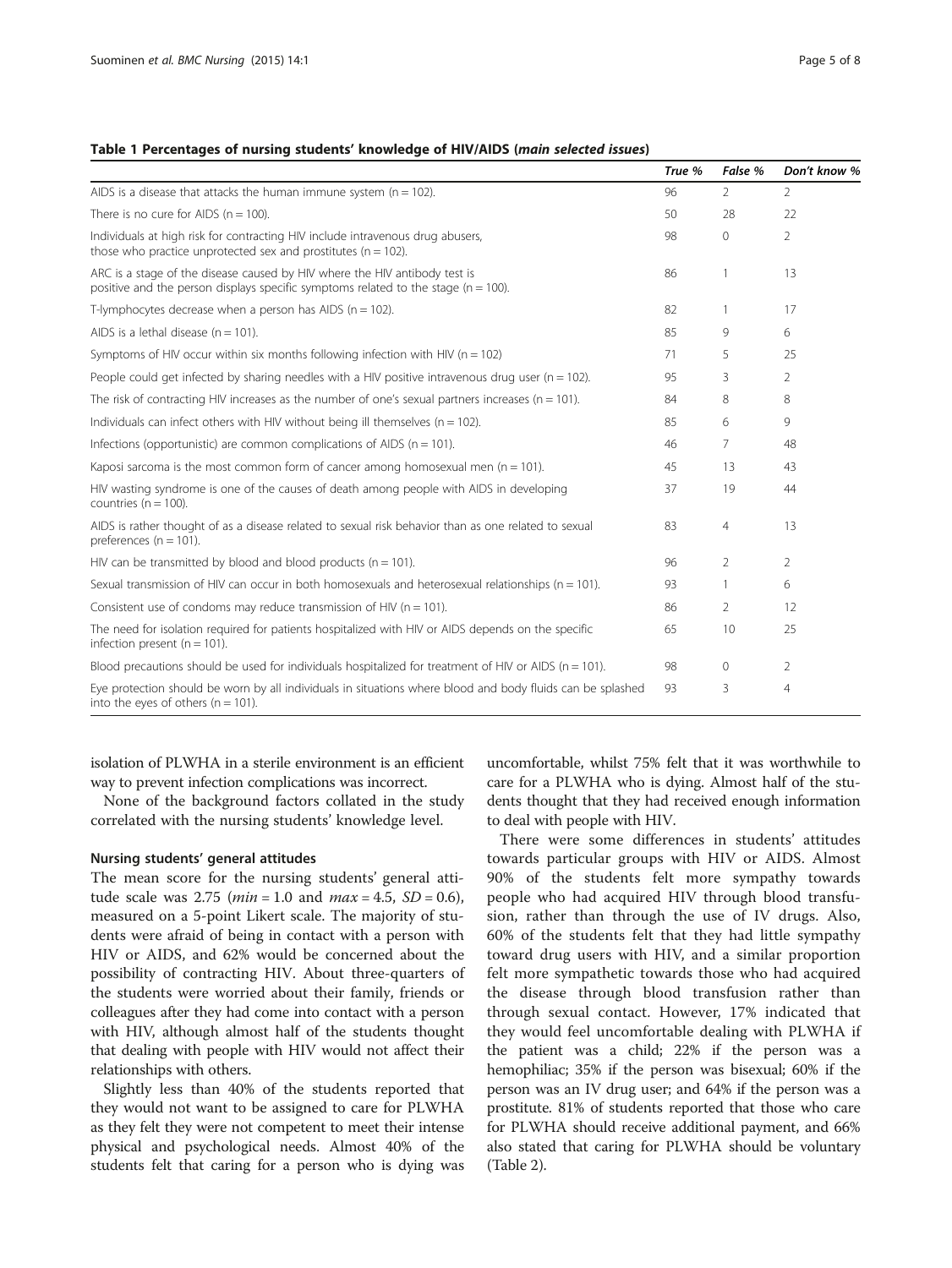#### <span id="page-6-0"></span>Table 2 Percentages of nursing students' attitudes toward the care of PLWHA

|                                                                                                                         |     | Agree % Undecided % Disagree % |    |
|-------------------------------------------------------------------------------------------------------------------------|-----|--------------------------------|----|
| I should have the right to refuse to deal with persons with HIV or AIDS ( $n = 100$ ).                                  | 78  | לו                             |    |
| I would refuse to care for a person with HIV or AIDS ( $n = 101$ ).                                                     | 41  | 36                             | 24 |
| Health care institutions should have the right to refuse to provide care to patients with HIV or AIDS ( $n = 101$ ). 15 |     |                                | 74 |
| Providing care for people with HIV or AIDS should always be voluntary ( $n = 100$ ).                                    | 66  | 14                             | 20 |
| People with HIV or AIDS should be cared for in a separate unit with specifically trained personnel ( $n = 101$ ).       | -86 |                                | 12 |
| Those who care for people with HIV or AIDS should receive additional pay ( $n = 101$ ).                                 | -81 | 14                             |    |

# Percentages of nursing students' attitudes toward the care of PLWHA

A statistically significant association was found between the nursing students' overall willingness to provide care for PLWHA, and their general attitude score ( $p = .003$ ,  $\beta = -.534$ ).

#### Nursing students' homophobia

The mean score for the nursing students' homophobia was 3.3 ( $min = 1.0$ ,  $max = 5.0$ ,  $SD = 1.08$ ), measured on a 5-point Likert scale. A little under half of the students felt uncomfortable dealing with a homosexual with HIV or AIDS (43%), and half felt that they were not worried about dealing with homosexually-oriented persons. About 25% of the students felt that they did not feel comfortable dealing with gay females as they are with heterosexual women. The same proportion of the students felt that homosexuality is a lifestyle that should be condemned (agree =  $25\%$ , undecided =  $34\%$ , disagree = 42%). Almost 70% disagreed with the statement that homosexuals with HIV are getting what they deserve. 8% of the students thought that the same levels of respect and information should not be given to the partner of a homosexual, as would be given to the partner of a heterosexual (agree =  $8\%$ , undecided =  $43\%$ , disagree =  $50\%$ ). Only 22% of the students felt comfortable being in contact with a homosexual person, as they would with a heterosexual. Almost 30% felt that their attitude toward homosexuals had become more negative since the beginning of the HIV and AIDS crisis, whilst about 40% disagreed. About 40% felt that either with or without HIV, they would not be happy to deal with gay people, although an equal percentage disagreed. Only the background factor of gender correlated with homophobic level  $(p = .05, \beta = -.67)$ .

# **Discussion**

The knowledge level of the Russian nursing students was equal to that measured in a Lithuanian group of students, using the same instrument in large coastal cities. In the Lithuanian group the mean score was 19.1 [[10](#page-8-0)], whereas in the Russian group the mean score was 19.8 (with a theoretical maximum of 33). By contrast, previous studies using the same instrument have reported the mean

scores ranging from 21.8 to 25.5 among groups of nursing student in Finland [[10,18](#page-8-0)], in Germany [[8\]](#page-8-0), in England [[9](#page-8-0)], and in Estonia [[10](#page-8-0)].

There was congruence in answers given to statements in the international studies. We found a high proportion of incorrect answers in Russia, Finland, Estonia, Lithuania, Germany and Great Britain, in some of the areas of knowledge of the diseases associated with AIDS. Only 46% of the Russian students knew that opportunistic infections were commonly associated with AIDS. In Finland the percentage was 56% and in Estonia 40%, but in Germany the score reached 89%. HIV was known to be a common fatal disease in developing countries by 37% of Russian students, 36% of Lithuanian, 30% of Finnish and 15% of Estonian nursing students. Half of the Russian students knew that there is no cure for AIDS, but in Lithuania the percentage was 28. In other Baltic Sea area countries e.g. in Finland and Estonia the majority responded correctly.

About 70% of the Russian students knew that HIV cannot be transmitted by casual contact. Although about 20% responded "don't know" and 14% "possibly", we need to emphasize this point, because if nursing students think that a person can contract HIV by casual contact, for example in nursing care, then students could fear contracting HIV/AIDS whilst carrying out their daily nursing activities. Previous studies have shown that 89% of Finnish, 88% of German, about 88% of British and Estonian, and only 63% of Lithuanian nursing students responded correctly to this question. Another interesting thing was that only 62% of the group of Russian students knew that condoms do not give a 100% protection against HIV (correct answers: UK 81%, Germany 64%, Finland 59%, Estonia 72%, Lithuania 54%) [[8-10,18](#page-8-0)], and this type of general knowledge of HIV and AIDS is extremely important. As such, studies such as these serve to highlight basic educational elements that may be overlooked or otherwise presumed.

Russian students were quite well aware of HIV and AIDS-related precautions, but there were also knowledge gaps. It is very important to know when a patient needs to be isolated, for example. If nurses are knowledgeable about the correct procedures, then HIV and AIDS-related nursing is safe and patients do not need to be unnecessarily isolated. However, only 65% of the group of Russian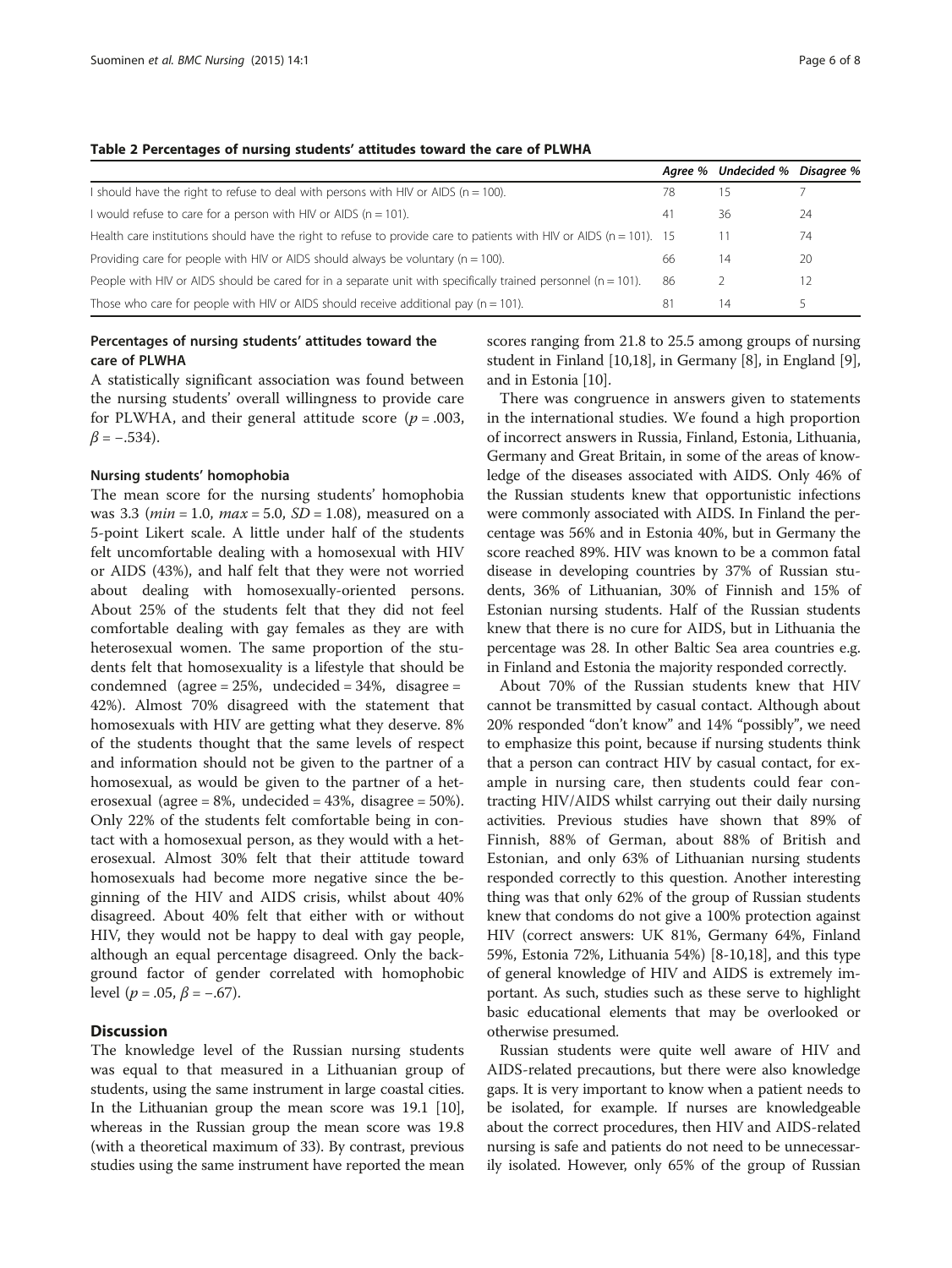students knew that the degree of isolation required for patients depended on the specific infection present. The knowledge level was also low among many other groups of European nursing students [\[8](#page-8-0)-[10,18](#page-8-0)], as have knowledge levels concerning other areas such as HIV and pregnancy [\[8,10\]](#page-8-0). Knowledge gaps such as these could imply that nursing education does not include enough information about nursing precautions. It is therefore essential to teach those aspects which relate to daily nursing activities, especially in countries such as Russia, where the HIV and AIDS situation is escalating alarmingly.

In this study, the nursing students' general attitudes toward PLWHA were quite negative and many of the students expressed homophobic attitudes. The mean score for nursing students' general attitudes was 2.75. This is lower than reported in previous studies using the same instrument in other Baltic sea countries, where the mean attitude scores have ranged from 2.81 (in Lithuania) to 3.91 (in Finland) [\[9,10,18](#page-8-0)]. The homophobic level in the data was 3.3, and previous studies have reported levels from 3.31 (Lithuania) to 4.65 (Finland), where the 5-point scale was worded so that 1 represents the most homophobic attitude and 5 the least homophobic attitude [\[9,10,18](#page-8-0)]. Previous studies have reported that the nursing students' attitude level is correlated with their willingness to provide care to PLWHA [[9,18](#page-8-0)], and knowledge level (e.g. [\[8\]](#page-8-0)). This study showed that the group of Russian nursing students involved in the study had a moderate knowledge level and quite negative attitudes toward PLWHA. These negative attitudes and lower levels of knowledge may directly influence daily nursing activities with PLWHA. Given that the number of PLWHA in Russia is high, it is therefore crucial to ensure that nursing education includes sufficient information about this group.

The study showed that almost 80% of the students felt that they should have the right to refuse to deal with persons with HIV or AIDS, and that about 40% would refuse to care for PLWHA. It should be noted that these questions were asked hypothetically, and that agreed ethical standards of practice would guide that all patients be treated in the same way. However, such general attitudes (without a concrete caring situation) pose a challenge to nursing education. For example, Mockiene et al. [[25\]](#page-8-0) found that an education intervention, combined with written materials, increased nurses' knowledge level and positive attitudes. Therefore incorporating HIV and AIDS-related modules into the nursing curriculum may have a positive effect in this matter.

PLWHA have experienced stigma in nursing care (e.g. [[26\]](#page-8-0)), and homophobia is one aspect of this. 72% of the group of Russian final year nursing students knew that not all homosexuals have HIV, but it still remains that one in four (28%) of Russian nursing students and one in five (20%) Lithuanian nursing students either did not

know or thought that all homosexuals have HIV [[8-10,18](#page-8-0)]. In this study, the background factor of gender correlated with the level of homophobia, and as in previous studies, men were seen to be a little more homophobic than women.

The study also showed that nursing students' attitudes were more negative when the hypothetical PLWHA would be either intravenous drug users or prostitutes. They also felt more sympathy towards people who acquired HIV through blood transfusion, rather than through the use of IV drugs (agree =  $89\%$ , undecided =  $5\%$ , disagree =  $6\%$ ). Earlier studies have also reported similar differences (e.g. [[8,27,28](#page-8-0)]).

# Conclusions

In Russia, where the HIV infection level is very high and continuing to grow, it is crucial to educate nurses and nursing students about HIV and AIDS, especially when nursing students' attitudes are seen to be as negative as presented in this study. This is especially poignant as these students were final year nursing students, near graduation and to commencing their nursing career. Nurses are in the front line in the prevention of HIV, and in caring for these patients and risk groups. Thus, enhancing nursing students' knowledge of HIV and AIDS and fostering positive attitudes toward patients with HIV could only improve the quality of care for PLWHA.

In order to provide evidence-based education and nursing care, we should have a more accurate perspective of the knowledge and attitude level of nursing students. This study presents a real and valuable step in examining nursing studies in Russia, and furthermore, in a city where HIV-infection is highly concentrated. It is however, not without acknowledged limitations. Due to advancing technological and pharmaceutical developments, the instrument is now somewhat dated, so future studies should be carried out with updated instruments, e.g. by including more items related to currently available medication regimes. Additionally, the sample size of this study was quite small and purposive sampling was used, so further studies are required in order to be able to generalize the results. However, this article has highlighted items relating to the knowledge level that graduating nursing students should have when they enter nursing practice and revealed some significant shortcomings. Nursing students should also be aware of their own attitudes, because they have been shown to have an impact on the way they are working. However, this study may be seen as a starting point in investigating the situation, in order to further develop nursing education and care in a country where nursing research is only just emerging as a professional practice.

#### Competing interests

The authors declare that they have no competing interests.